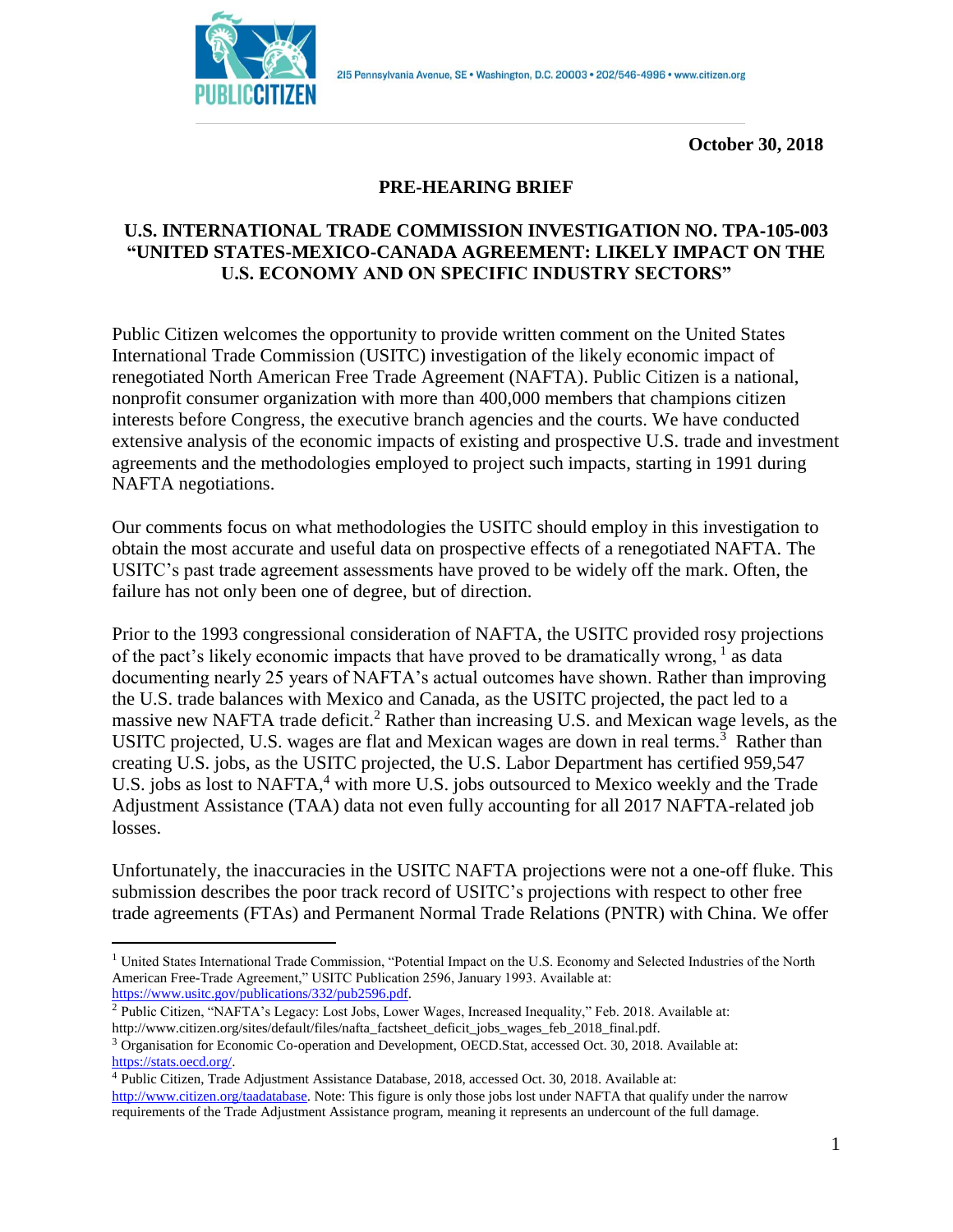specific methodological changes that could improve the accuracy of the USITC projections related to this investigation. These include:

- Avoiding unjustified modeling assumptions and enhancing transparency to reveal the impact of assumptions on the model. For instance, the assumption of full employment is highly problematic in view of recent research showing workers face lengthy gaps in employment when losing jobs to trade agreements and many face significantly lower wages when reemployed.<sup>5</sup>
- Not replicating past USITC methodologies that employ broad-brush assumptions about gains from elimination of domestic consumer and environmental protections, while ignoring economic and social costs, and computable general equilibrium (CGE) modeling of so-called "non-tariff barriers" that is ill-suited to assess the impact of non-tariff policy changes.
- Assessing the distributional impacts of various NAFTA 2.0 provisions, including those that provide more expansive patent and copyright monopoly protections. This is especially important when considering the intellectual property protections in NAFTA 2.0 that will increase protections currently in place in partner countries. Receipts from new licensing fees extracted from other countries, for example, can entail losses to U.S. workers by necessitating a rise in the trade deficit in areas like manufactured goods. This needs to be accounted for in the model, not simply the positive gains to U.S. pharmaceutical or contentproviding companies.
- Modeling scenarios under which various NAFTA 2.0 non-tariff provisions, like labor standards, are enforced and are not enforced to reveal the implications of uncertain enforcement of the pact's obligations.

### **Past USITC Projections of Trade Agreement Impacts Have Been Dramatically Wrong**

The need for the USITC to improve its methodology for the assessment of prospective NAFTA 2.0 economic impacts is spotlighted by the systematic disconnect between previous USITC projections and the actual outcomes of past U.S. trade agreements. The inaccuracy of past USITC trade-pact assessments is evident when reviewing the studies prepared on the three most economically impactful U.S. agreements: NAFTA, the U.S. bilateral agreement with China that set the terms of its World Trade Organization (WTO) entry and related PNTR vote and the U.S.- Korea Free Trade Agreement (KORUS). Unfortunately, many of the methodological problems that resulted in these past studies being wildly off-kilter were replicated in the most recent 2016 USITC trade-pact assessment on the economic impacts of the Trans-Pacific Partnership (TPP). As economist Dean Baker noted in his assessment of the USITC's TPP study, the structure of the model employed made it "inevitable" that the USITC would project net economic gains from the TPP even as studies using different methodologies projected net losses.<sup>6</sup>

<sup>5</sup> With respect to wages, *see* U.S. Bureau of Labor Statistics, "Displaced Workers Summary," Table 7, U.S. Department of Labor, Aug. 28, 2018. Available at: https://www.bls.gov/news.release/disp.t07.htm.

<sup>6</sup> Dean Baker, "The International Trade Commission's Assessment of the Trans-Pacific Partnership: Main Findings and Implications," Center for Economic and Policy Research, Nov. 2016. Available at

[http://cepr.net/publications/reports/international-trade-commission-assessment-of-the-tpp.](http://cepr.net/publications/reports/international-trade-commission-assessment-of-the-tpp) Baker writes that USITC's finding of modest economic gains from the TPP was "inevitable given the structure of the model."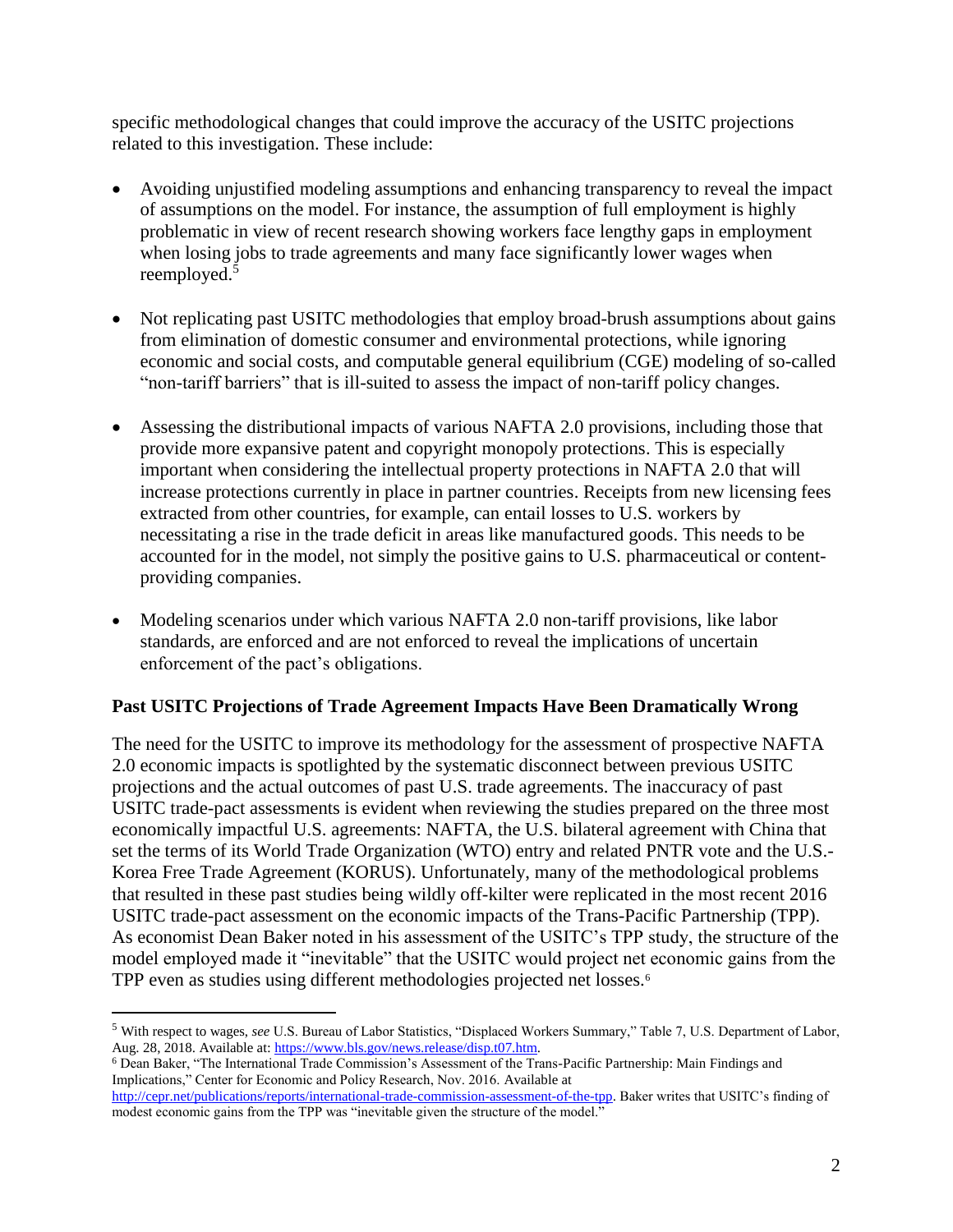The USITC's repeated methodological problems have resulted in assessments that often are the opposite of actual trade-pact outcomes. Consider the 1993 USITC study on the possible economic effects of Mexico joining the existing 1988 FTA between the United States and Canada. The 1993 NAFTA USITC report projected that the U.S.-Mexico trade balance in goods and services would improve and the U.S.-Canada trade balance would not be affected in a significant way.<sup>7</sup> Using a base year of 1993, the USITC projection for trade flows was that U.S. exports to Mexico would increase from 5.2 percent to 27.1 percent and U.S. imports of Mexican goods and services would increase at about half that rate from 3.4 percent to 15.4 percent. The actual outcome has been diametrically different: Imports from Mexico grew at nearly double the rate of U.S. goods exports to Mexico.<sup>8</sup> Before NAFTA, the United States had a trade surplus in goods of \$1.6 billion with Mexico in 1993 dollars. Applying even the USITC's low-end projection for exports and high-end projection for imports, the USITC predicted outcome for a fully implemented NAFTA would have been a U.S. trade deficit of \$2.3 billion. Just ten years later in 2003, however, the U.S. trade deficit in goods with Mexico already had grown to almost \$43 billion in inflation-adjusted terms. The difference was not made up by the U.S. services trade surplus with Mexico, which was only \$4 billion in 2003 (again in constant 1993 dollars).<sup>9</sup> The USITC projections for U.S.-Canada trade were also dramatically off. The United States had a trade deficit in goods with Canada of \$19 billion in 1993. By 2003, the U.S. goods trade deficit with Canada more than doubled to \$60 billion. In 2017, the U.S. goods trade deficit with Mexico and Canada was \$75 billion and \$39 billion, respectively (in constant 1993 dollars).<sup>10</sup> In 2017 dollars, the latest annual data show the goods trade deficit with Mexico and Canada was \$126 billion and \$65 billion, respectively.

In addition, the USITC NAFTA study endorsed external studies that predicted an increase in U.S. jobs as a result of NAFTA.<sup>11</sup> However, in making these rosy predictions, these studies and the USITC assessment neglected to factor in that NAFTA's investor protections reduced the risk

<sup>7</sup> United States International Trade Commission (USITC), "Potential Impact on the U.S. Economy and Selected Industries of the North American Free-Trade Agreement," USITC Publication 2596, Jan. 1993. Available at:

[https://www.usitc.gov/publications/332/pub2596.pdf.](https://www.usitc.gov/publications/332/pub2596.pdf) NAFTA USITC study estimated minimal changes to U.S.-Canada trade flows given many of the tariff cuts and non-tariff provisions included in NAFTA were also included in the U.S.-Canada FTA already in effect.

<sup>&</sup>lt;sup>8</sup> As services trade data is not broken down by trade partners for years prior to 1999, we focus on goods trade.

<sup>9</sup> U.S. Bureau of Economic Analysis, "U.S. Trade in Goods and Services by Selected Countries and Areas, 1999-present," Table 7 and Table 8, updated Sept. 5, 2018. Available at: [https://www.bea.gov/data/intl-trade-investment/international-trade-goods-and](https://www.bea.gov/data/intl-trade-investment/international-trade-goods-and-services)[services.](https://www.bea.gov/data/intl-trade-investment/international-trade-goods-and-services)

 $10$  U.S. International Trade Commission, "Interactive Tariff and Trade DataWeb," accessed Sept. 12, 2018. Available at: [http://dataweb.usitc.gov/.](http://dataweb.usitc.gov/) We subtract "imports for consumption" from "domestic exports" to calculate the NAFTA trade balance as this "narrow" trade balance better accounts for the direction of U.S. re-export flows. Public Citizen obtained data from Statistics Canada that revealed the country of origin of the foreign goods re-exported from the United States to Canada, which showed 73 percent of U.S. goods re-exported to Canada came from non-NAFTA countries. To the extent that most U.S. reexports to NAFTA countries are of goods made in non-NAFTA countries (rather than re-export of goods imported from Mexico or Canada), the narrower measure of the NAFTA trade balance is likely closer to the true value than the broader measure. *See* Public Citizen, "Canada Trade Deficit: Trump Actually Was Right When He Thought He Was Wrong," Public Citizen Press Release, March 15, 2018. Available at[: https://www.citizen.org/sites/default/files/canada\\_trade\\_deficit\\_](https://www.citizen.org/sites/default/files/canada_trade_deficit_-_trump_actually_was_right_when_he_thought_he_was_wrong.pdf) trump\_actually\_was\_right\_when\_he\_thought\_he\_was\_wrong.pdf.

<sup>&</sup>lt;sup>11</sup> United States International Trade Commission (USITC), "Potential Impact on the U.S. Economy and Selected Industries of the North American Free-Trade Agreement," USITC Publication 2596, Jan. 1993, at 2-3. Available at:

[https://www.usitc.gov/publications/332/pub2596.pdf.](https://www.usitc.gov/publications/332/pub2596.pdf) The studies cited in the main text of the USITC NAFTA assessment included Gary Clyde Hufbauer and Jeffrey J. Schott, "NAFTA: An Assessment," Institute for International Economics Draft Report, Jan. 1993. This study predicted a net increase of 171,000 U.S. jobs. The USITC NAFTA assessment also provided "contrary views," but they were relegated to a footnote (#11) on page 2-3.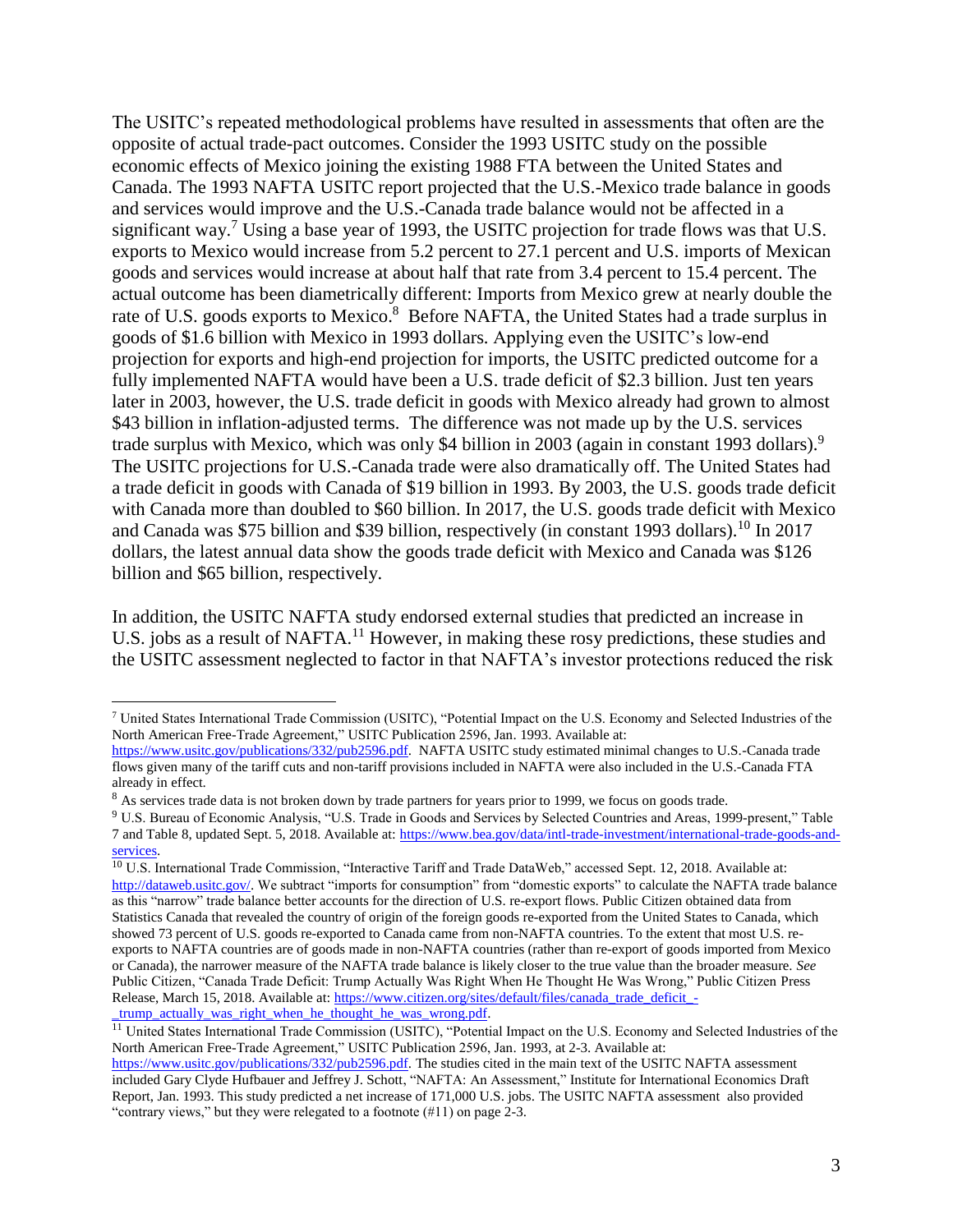for U.S. firms to relocate production to Mexico to take advantage of its lower wages and weaker environmental standards. The Economic Policy Institute has estimated that the increase in the NAFTA trade deficit equated to a *net* loss of one million U.S. jobs in the first ten years of the agreement.<sup>12</sup> EPI calculates that the ballooning trade deficit *with Mexico alone*, as U.S. firms relocated production to Mexico, destroyed about seven hundred thousand net U.S. jobs between NAFTA's implementation and 2010.<sup>13</sup> Nearly one million jobs have been certified as lost to NAFTA according to the U.S. Department of Labor's TAA program, which itself is a significant undercount of trade-related job loss.<sup>14</sup> Given the time lag between job losses and certification under TAA, this data does not even include all 2017 NAFTA-related job losses or all of those to date in 2018.

The projections in the USITC study conducted prior to Congress's 2000 vote on Permanent Normal Trade Relations for China and China's accession to the WTO were similarly unrelated to the actual outcomes.<sup>15</sup> Using 1998 as a base year, the USITC estimated that U.S. exports to China would increase by 10.1 percent, or \$15.7 billion, while imports from China into the United States would increase 6.9 percent, or \$76.1 billion. The USITC findings would have resulted in an increase in the U.S. bilateral trade deficit with China of \$60 billion in 1998 dollars. U.S. employment impacts were not given and the possibility of China's WTO accession having a negative effect on U.S. jobs in the aggregate was not discussed. Instead, in just the first five years after WTO accession in 2001, the U.S. trade deficit in goods with China increased to \$190 billion in 1998 dollars from \$57 billion in 1998 and \$77 billion in 2001. U.S. exports to China increased by 152 percent, but imports increased nearly as much (147 percent) from a much higher starting point. Since then, the trade deficit has only continued to expand and is on pace to set another record in 2018. EPI estimates that the trade deficit with China has resulted in 3.4 million eliminated or displaced jobs in the United States.<sup>16</sup>

The same disconnect occurred in the USITC assessment of likely KORUS outcomes. In its initial  $2007$  assessment,<sup>17</sup> the USITC estimated that the agreement would eventually reduce the U.S. trade deficit of goods with Korea by increasing U.S. goods exports from 30 to 33 percent. The USITC projected that U.S. goods imports from Korea would grow much more slowly: from 14 to 15 percent. The agreement resulted in U.S. exports to Korea declining 7.8 percent and imports from Korea increasing 13.1 percent by the end of its fifth year.<sup>18</sup> The 85 percent trade deficit

<sup>&</sup>lt;sup>12</sup> Robert E. Scott, Carlos Salas, and Bruce Campbell, "Revisiting NAFTA: Still Not Working for North America's Workers," Economic Policy Institute, Briefing Paper 173, Sept. 28, 2006. Available at: http://s2.epi.org/files/page/- /old/briefingpapers/173/bp173.pdf.

<sup>13</sup> Robert E. Scott, "Heading South: U.S.-Mexico trade and job displacement after NAFTA," Economic Policy Institute Briefing Paper 308, May 2011. Available at: http://www.epi.org/publication/heading\_south\_u-

smexico\_trade\_and\_job\_displacement\_after\_nafta1/.

<sup>&</sup>lt;sup>14</sup> Public Citizen, Trade Adjustment Assistance Database, 2018, accessed Oct. 25, 2018. Available at: [http://www.citizen.org/taadatabase.](http://www.citizen.org/taadatabase)

<sup>&</sup>lt;sup>15</sup> U.S. International Trade Commission, "Assessment of the Economic Effects on the United States of China's Accession to the WTO," USITC Publication 3229, Sept. 1999. Available at: [https://www.usitc.gov/publications/docs/pubs/332/PUB3229.PDF.](https://www.usitc.gov/publications/docs/pubs/332/PUB3229.PDF) <sup>16</sup> Rob Scott and Zane Mokhiber "The China Toll Deepens," Economic Policy Institute Report, Oct. 23, 2018. Available at: [https://www.epi.org/files/pdf/156645.pdf.](https://www.epi.org/files/pdf/156645.pdf)

<sup>&</sup>lt;sup>17</sup> United States International Trade Commission, "U.S.-Korea Free Trade Agreement: Potential Economy-Wide and Selected Sectoral Effects," USITC Publication 3949, Sept. 2007. Available at: [https://www.usitc.gov/publications/pub3949.pdf.](https://www.usitc.gov/publications/pub3949.pdf) 

<sup>&</sup>lt;sup>18</sup> United States International Trade Commission, "U.S.-Korea Free Trade Agreement: Potential Economy-Wide and Selected Sectoral Effects," USITC Publication 3949, Sept. 2007. Available at: [https://www.usitc.gov/publications/pub3949.pdf.](https://www.usitc.gov/publications/pub3949.pdf) A fiveyear benchmark is used here: according to the USITC report, "93 percent of U.S. tariff lines and 92 percent of Korean tariff lines would have free rates of duty after 5 years."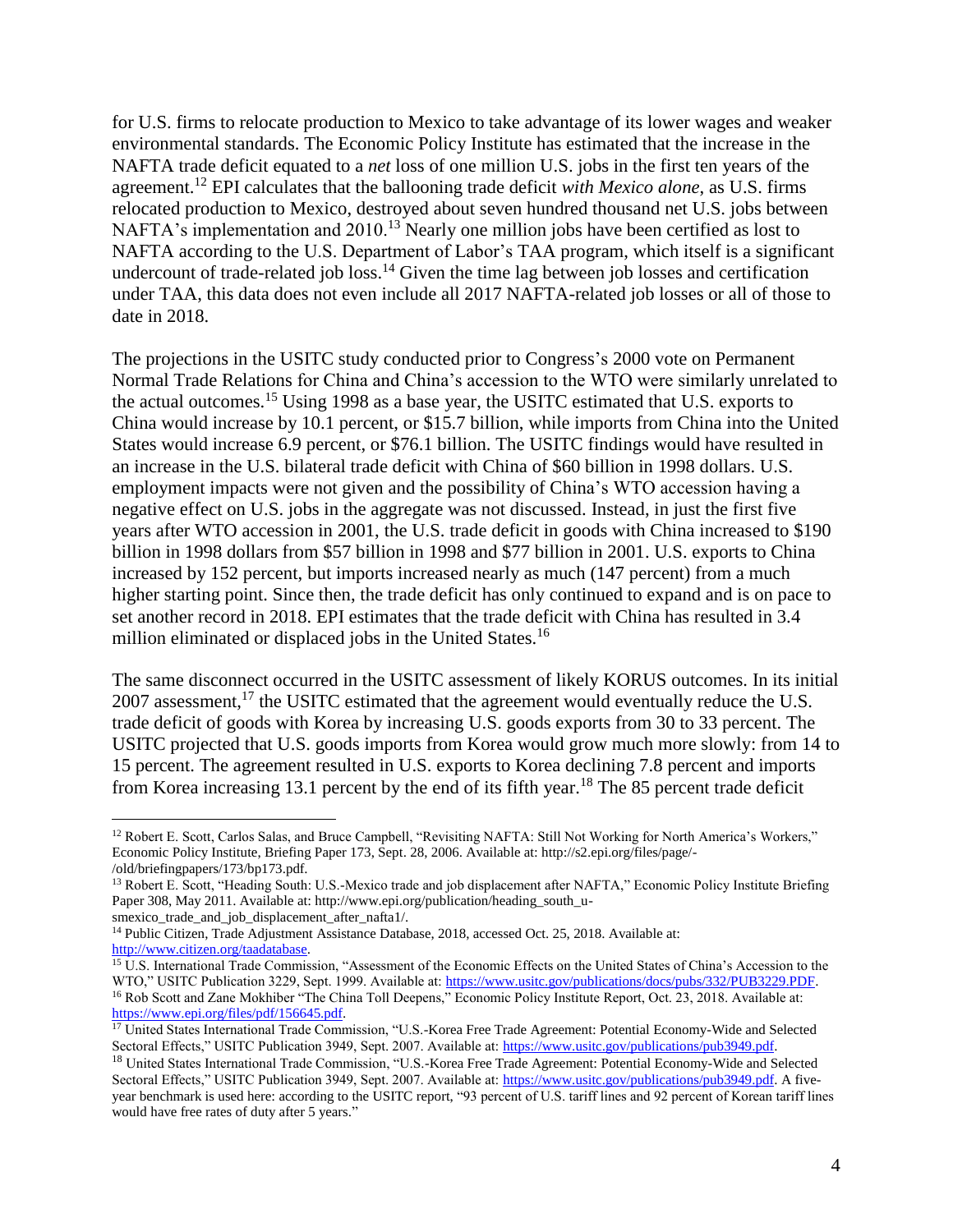increase with Korea under the pact – from \$14 billion in the 12 months before the pact went into effect on March 15, 2012 to \$26 billion in its fifth year (in constant dollars) – came in the context of the overall U.S. trade deficit with the world decreasing by 5 percent. The USITC Korea FTA report also projected outcomes by sector. As a recent Center for Economic and Policy Research study noted: "there was virtually no correlation between the predicted and actual change in exports and imports by industry following implementation of the KORUS."<sup>19</sup>

For the upcoming NAFTA 2.0 investigation to accurately inform the American public and Members of Congress on the pact's possible economic effects, the USITC cannot replicate its past methodologies.

### **Key Improvements in USITC Methodology Needed for NAFTA 2.0 Assessment**

In light of the past disconnect between USITC trade-pact economic impact projections and actual outcomes, Public Citizen recommends that the USITC alter the design of its assessment of NAFTA 2.0.

### *Avoid Unjustified Assumptions and Improve Transparency*

 $\overline{a}$ 

Despite the poor track record of USITC models, the agency has continued to employ largely the same methodology. While the USITC has moved, for example, from a static to a dynamic model that simulates the economy year by year, in creating the equations to estimate trade flow outcomes, it has continued to rely on numerous assumptions that have been widely criticized as unjustifiable. This includes arbitrary decisions with respect to what economic factors are included and excluded and what included factors are assumed to remain constant. Such assumptions not only can contribute to gaps between projections and outcomes with respect to import and export levels, but also, given that the results of the trade flow simulations are then used as the basis of projecting broader outcomes (such as on U.S. economic growth), assumptions piled on assumptions can cause results that are incorrect, not only in degree, but in direction.

The USITC's methodology for trade-pact assessments has continually incorporated several unrealistic assumptions. This includes simply ruling out the possibility of increasing trade deficits or less than full employment!

First, the model assumes full employment in the long term. This assumption pre-determines a key result: the model cannot show a trade agreement leading to higher unemployment because it simply assumes everyone will be fully employed. Second, it does not take into account adjustment costs, such as transitory unemployment in the short- and medium terms. The model simply assumes that those who lose their jobs to trade can easily shift to other jobs, with workers seamlessly moving into expanding economic sectors.<sup>20</sup> Yet, recent research shows that such

<sup>&</sup>lt;sup>19</sup> David Rosnick and Dean Baker, "Trade and Jobs: Can We Trust the Models," Center for Economic and Policy Research, April 2016. Available at https://ideas.repec.org/p/epo/papers/2016-05.html

<sup>&</sup>lt;sup>20</sup> David Rosnick and Dean Baker, "Trade and Jobs: Can We Trust the Models," Center for Economic and Policy Research, April 2016, at 2. Available at https://ideas.repec.org/p/epo/papers/2016-05.html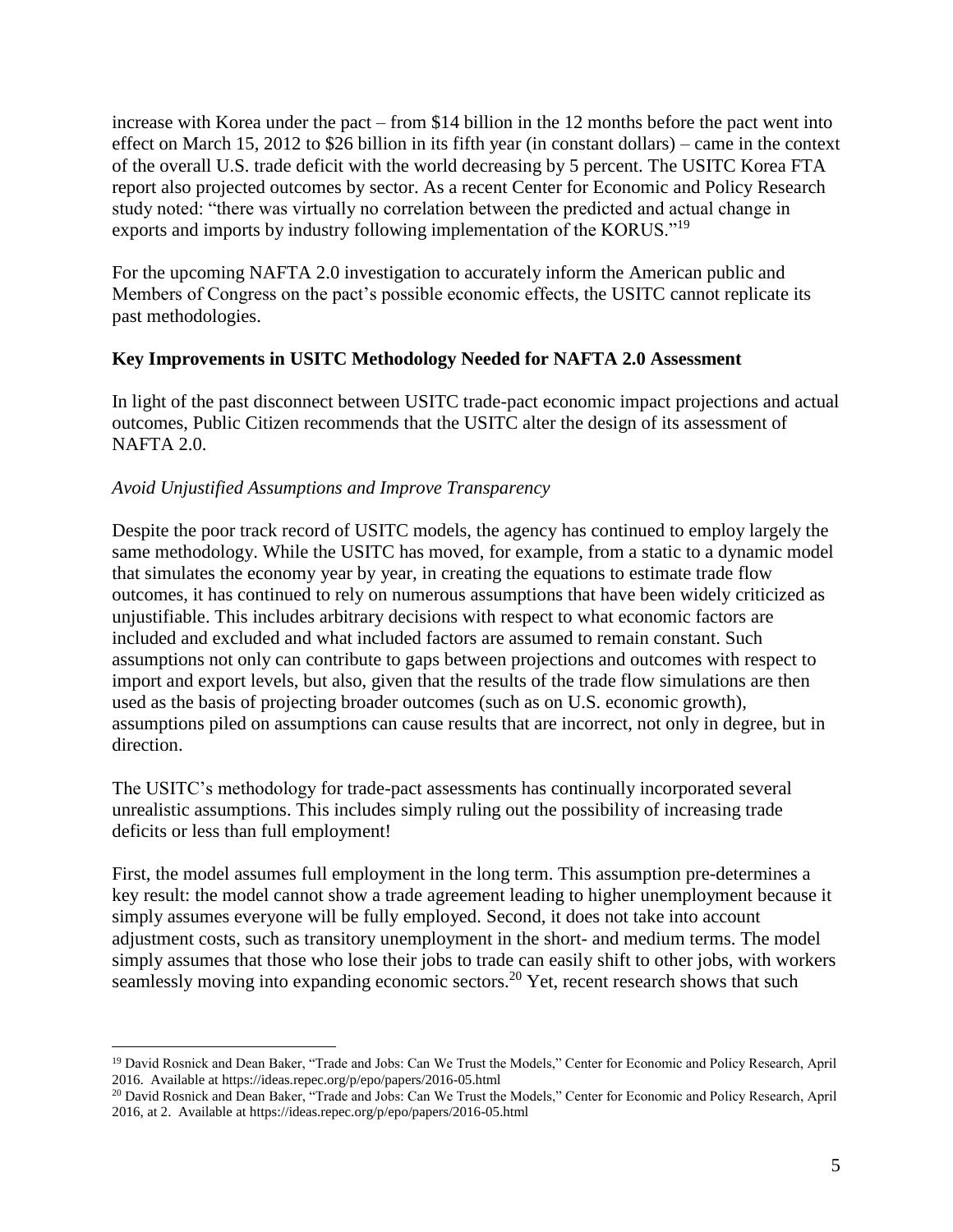transitions are often not easy and some of the job losers may leave the labor market and never come back. $21$ 

In addition, the USITC model assumes that trade agreements do not directly impact macroeconomic outcomes, such as growth-slowing sustained trade deficits, that can lead to lower aggregate demand and higher unemployment levels. Yet, in reality, trade agreements can lead to growing and sustained bilateral trade deficits which are not offset by decreases in bilateral trade deficits elsewhere, as has been the case with respect to Mexico under NAFTA, China since its WTO accession and Korea since the FTA. Despite decades of evidence showing that such assumptions are not justified, for the TPP study the USITC assumed a trade deficit fixed at a certain percentage of GDP, again dismissing the possible impact of the prospective trade pact on overall deficit levels.<sup>22</sup>

The fact that the USITC's model simply rules out the possibility of increasing trade deficits and job losses means that the model also is unlikely to pick up a trade agreement's full effect on inequality that persists long after the initial shock.

The USITC ITC model also assumes full implementation of an agreement's provisions, regardless of foreseeable circumstances, when this may not be a reliable assumption. With respect to NAFTA 2.0, this is especially relevant to the pact's labor provisions. The official Labor Advisory Committee (LAC) report noted that the text includes "modest but meaningful improvements" in the labor provisions<sup>23</sup> and an annex requiring reforms to Mexican labor law that the LAC characterizes as "new rules to eradicate wage-suppressing protection contracts." The LAC notes that, of the labor provisions, this annex has the potential to be the "most meaningful, but only if it is enforced." The LAC report emphasizes significant shortcomings in the NAFTA 2.0 text with respect to monitoring and enforcement related to labor terms and notes that, absent significant improvements, the terms in the text are not likely to actually result in improved wages or conditions for workers. The LAC report also notes that the text does not condition the pact's going into effect on Mexico's compliance with the new labor obligations. This is a critical factor, as labor obligations in past pacts included in an agreement's core text and subject to the same enforcement as other terms, such as in the U.S.-Peru FTA, have not been fully implemented. In other words, compliance with these standards in NAFTA 2.0 is not certain. Thus, if the USITC study will assume that the labor provisions could have a substantial effect on the U.S. economy, the model should include two scenarios: one assuming compliance with higher standards and one that does not.

<sup>22</sup> United States "Trans-Pacific Partnership Agreement: Likely Impact on the U.S. Economy and on Specific Industry Sectors," Investigation No. TPA-105-001, USITC Publication 4607, May 2016, at 93. Available at:

 $\overline{a}$ <sup>21</sup> See e.g. David H. Autor, David Dorn, Gordon H. Hanson, "The China Shock: Learning from Labor Market Adjustment to Large Changes in Trade," National Bureau of Economic Research, NBER Working Paper No. 21906, Jan. 2016.

[https://www.usitc.gov/publications/332/pub4607.pdf.](https://www.usitc.gov/publications/332/pub4607.pdf) The possibility that savings rates could be endogenous to the structure of the economy influenced by trade rules is not considered. Nor is the role other countries' savings rates – undisciplined by currency provisions – play. And the trade deficit ratio to GDP is set at levels far lower than the historical trend since the 1990s.

<sup>&</sup>lt;sup>23</sup> "Report on the Impacts of the Renegotiated North American Free Trade Agreement," Labor Advisory Committee on Trade Negotiations and Trade Policy, Sept. 27, 2018. Available at:

[https://ustr.gov/sites/default/files/files/agreements/FTA/AdvisoryCommitteeReports/Labor%20Advisory%20Committee%20on%](https://ustr.gov/sites/default/files/files/agreements/FTA/AdvisoryCommitteeReports/Labor%20Advisory%20Committee%20on%20Trade%20Negotiations%20and%20Trade%20Policy%20%28LAC%29.pdf) [20Trade%20Negotiations%20and%20Trade%20Policy%20%28LAC%29.pdf.](https://ustr.gov/sites/default/files/files/agreements/FTA/AdvisoryCommitteeReports/Labor%20Advisory%20Committee%20on%20Trade%20Negotiations%20and%20Trade%20Policy%20%28LAC%29.pdf)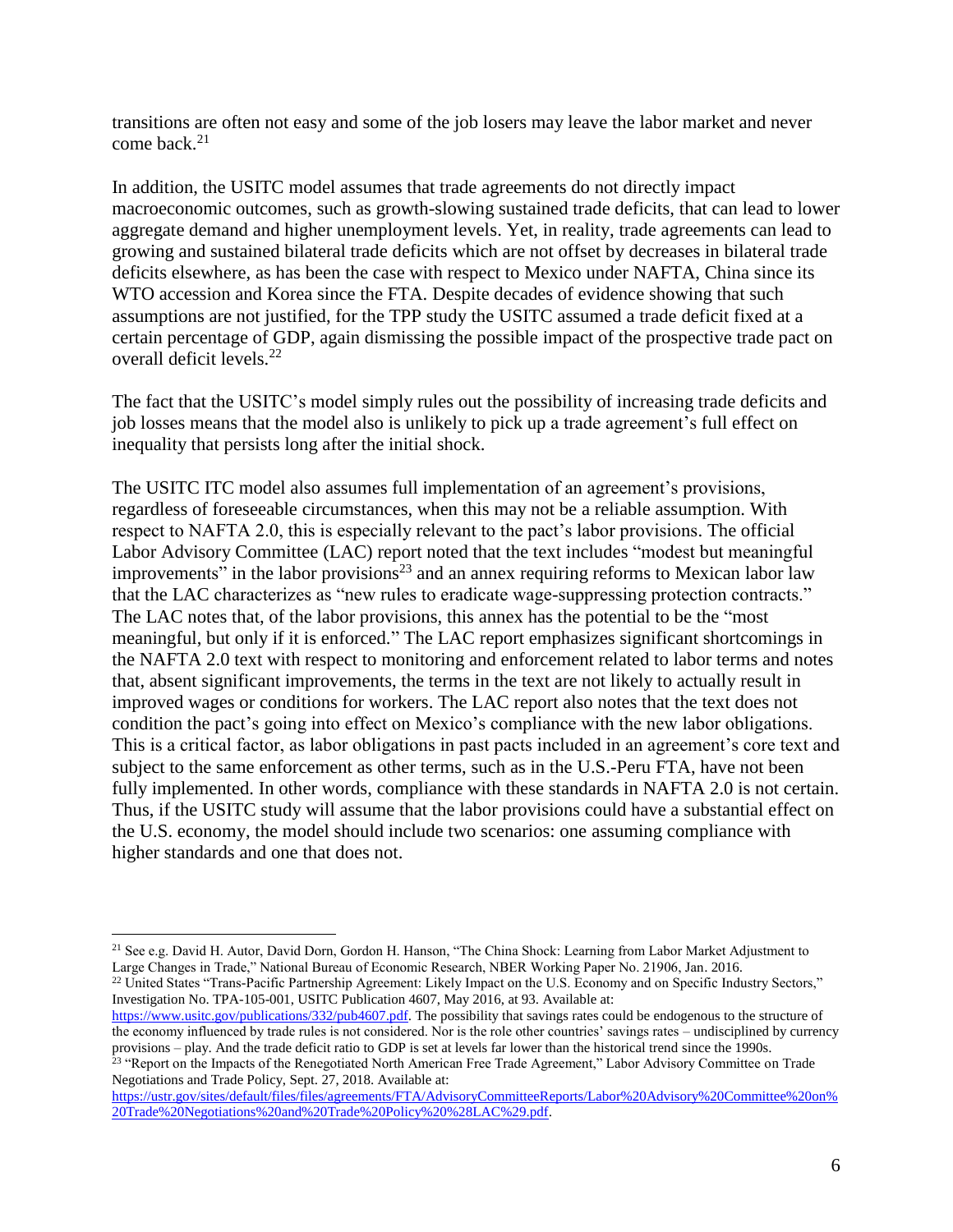Finally, the USITC modeling must fairly assess the economic gains and losses from the agreement provisions in the aggregate and in terms of how these gains and losses are distributed. The NAFTA 2.0 study cannot assume away distributional impacts, as has been the case with past trade-pact assessments. This is of particular relevance to the intellectual property rules in NAFTA 2.0 that extend beyond both the WTO's Trade Related Aspects of Intellectual Property Rights (TRIPS) terms and the original NAFTA terms to lock in bad U.S. policies that keep prescription drug prices high and export those policies to Mexico and Canada. These new provisions would grant, for example, 10 years of marketing exclusivity for cutting-edge biologic medicines such as many new cancer treatments. NAFTA 2.0 obligations that would require longer monopoly protections for medicines in Mexico and Canada can redistribute income away from U.S. manufacturing and traded services sectors by extracting licensing fees that must be offset by a rise in the trade deficit, which costs jobs in certain U.S. sectors.<sup>24</sup> Increased payments to drug companies would raise the value of the dollar, making U.S. goods and services less competitive internationally. For TPP, the losses in output in these sectors could have been larger than the cumulative economic gains of 0.23 percent of GDP projected by the USITC, but this aspect was not included in USITC's model.<sup>25</sup>

Given that different assumptions included in a model can result in diametrically opposed outcomes, it is essential that the USITC's NAFTA 2.0 study provide greater transparency about the assumption going into the model. Consider the competing findings of the Peterson Institute for International Economics and economists at Tufts University with respect to the economic impacts of the TPP. The Peterson Institute used a CGE model with assumptions similar to those employed by the USITC in past studies and found the pact would result in a modest increase in gross domestic product but would not impact overall U.S. employment.<sup>26</sup> Using an economic model called the United Nations Global Policy Model that allows for the possibility of less than full employment and rising income inequality, Tufts University economists concluded that the TPP would reduce U.S. growth rates and lead to the loss of 448,000 American jobs.<sup>27</sup> The Tufts findings spotlight just how drastically the assumptions baked into a model affect the outcomes: The Tufts economists employed the results of Peterson Institute trade flow simulation. That is to say that they plugged the Peterson findings on import and export levels at full TPP implementation derived from one set of unrealistic assumptions into a model that applies more realistic assumptions about how trade flow changes affect growth and employment and got the opposite outcomes with respect to those measures that the Peterson CGE model produced.

Our recommendation is that the USITC "show its work" by explicitly describing the assumptions of its model. We also suggest that the USITC make available in its report the data underlying the analysis so that others can examine the assumptions and perform additional analysis. As Arvind

<sup>&</sup>lt;sup>24</sup> Dean Baker, "The International Trade Commission's Assessment of the Trans-Pacific Partnership: Main Findings and Implications," Center for Economic and Policy Research Report, Nov. 2016, at 26. Baker estimated that additional pharmaceutical spending by TPP partners would reach \$77.5 billion a year. The need for an offsetting change adopts the USITC assumption of no change in the overall trade deficit.

<sup>&</sup>lt;sup>25</sup> United States "Trans-Pacific Partnership Agreement: Likely Impact on the U.S. Economy and on Specific Industry Sectors," Investigation No. TPA-105-001, USITC Publication 4607, May 2016, at 38. Available at: [https://www.usitc.gov/publications/332/pub4607.pdf.](https://www.usitc.gov/publications/332/pub4607.pdf)

<sup>&</sup>lt;sup>26</sup> Peter A. Petri and Michael G. Plummer, "The Economic Effects of the Trans-Pacific Partnership: New Estimates," Peterson Institute for International Economics, January 2016

<sup>27</sup> Jeronim Capaldo and Alex Izurieta, "Trading Down: Unemployment, Inequality and Other Risks of the Trans-Pacific Partnership Agreement," Tufts University, January 2016.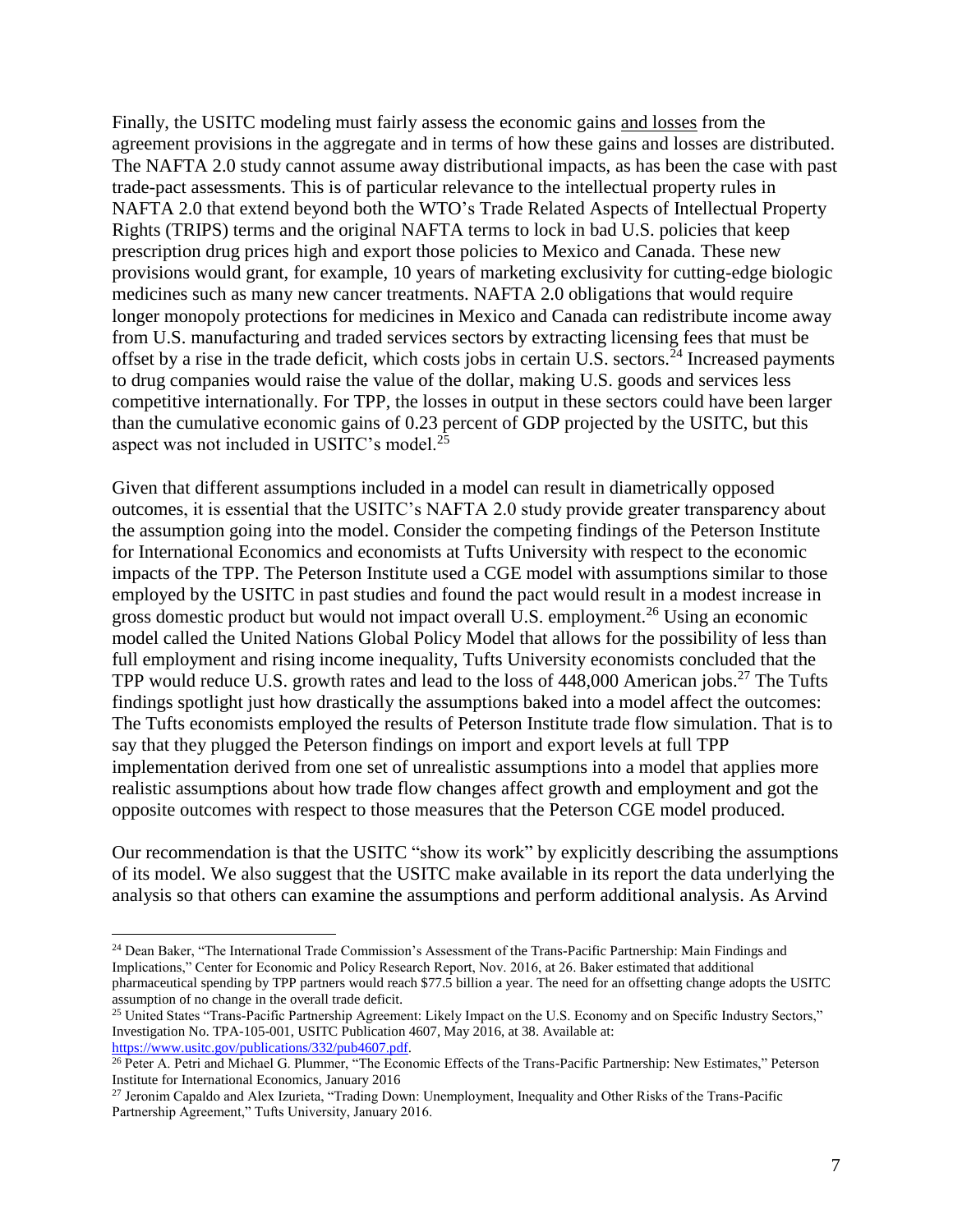Panagariya, the Columbia University trade economist whose previous stints with the [World](https://en.wikipedia.org/wiki/World_Bank)  [Bank,](https://en.wikipedia.org/wiki/World_Bank) [International Monetary Fund](https://en.wikipedia.org/wiki/International_Monetary_Fund) and [World Trade Organization](https://en.wikipedia.org/wiki/World_Trade_Organization) reflect his status as a supporter of past trade policies, has commented on the need for more transparency from CGE modelers:

*Unearthing the features of CGE models that drive them is often a time-consuming exercise. This is because their sheer size…makes it difficult to pinpoint the precise source of a particular result…. They often remain a black box….The challenge to CGE modelers is to offer similar stylized counterparts of their models, so that others can examine the assumptions underlying them.<sup>28</sup>*

We also recommend that the USITC show the range of uncertainty related to the impact of the agreement and what is driving that result. Wherever possible, ITC should provide a range of possible outcomes from a low estimate to high estimate for such measures as impact on GDP and employment, rather than specific point estimates as it did in the TPP study. (See e.g. Table ES.1 in the TPP study). It would also be beneficial to disaggregate the factors driving the results (See e.g. Figure 2.5 in the TPP study) beyond the three categories (traded goods provisions, trade services provisions and investment provisions) that are typically are provided.

#### *Avoid Broad-Brush Characterizations of Non-Tariff Measures*

 $\overline{a}$ 

The output of any model is greatly affected by the data put into it. Perhaps the most controversial issue in this regard is how "non-tariff barriers" are considered. With tariff levels between NAFTA countries already at zero but for a very small amount of trade subject to tariff-rate quotas, a large portion of any projected gains from NAFTA 2.0 will necessarily be premised on effects resulting from changes to non-tariff measures (NTM), namely countries' domestic laws regulating food and product safety, service sectors and more. A large portion of the projected gains the USITC study on TPP reported were premised on the reduction in NTMs and included assumptions of broad cuts to NTMs applying to goods and services and that such cuts would generate economic benefits.<sup>29</sup>

First, trade agreements will not and should not result in the removal of all NTMs, given that what trade agreements may seek to characterize as "barriers" are also consumer and environmental protections that bar dangerous goods from entry into the U.S. market, service sector regulations that require foreign firms to meet domestic laws that safeguard public health, prevent fraud and protect the environment, and so forth. Consider what the annual U.S. Trade Estimate Report on Foreign Trade Barriers and many international agencies, such as the World Bank, deem to be NTMs. Using USTR's annual National Trade Estimate as a guide, removal of all NTMs would require countries to abandon a vast swath of health, environmental, food and product safety, energy, financial and other public interest safeguards. The 2017 report, for example, cited

<sup>28</sup> Arvind Panagariya and Rupa Duttagupta, "The 'Gains' from Preferential Trade Liberalization in the CGE Models: Where Do They Come From?" in Sajal Lahiri, *Regionalism and Globalization*, London and New York: Routledge, 2001. Available at: [http://www.columbia.edu/~ap2231/technical%20papers/cge-critique.pdf.](http://www.columbia.edu/~ap2231/technical%20papers/cge-critique.pdf)

<sup>&</sup>lt;sup>29</sup> United States "Trans-Pacific Partnership Agreement: Likely Impact on the U.S. Economy and on Specific Industry Sectors," Investigation No. TPA-105-001, USITC Publication 4607, May 2016, at 799. Available at:

[https://www.usitc.gov/publications/332/pub4607.pdf.](https://www.usitc.gov/publications/332/pub4607.pdf) We assume all of the gains to services trade liberalization (34.2 percent of real income gains) and most of the gains to goods trade liberalization (totaling 55.4 percent of real income gains) arise from the removal of NTMs.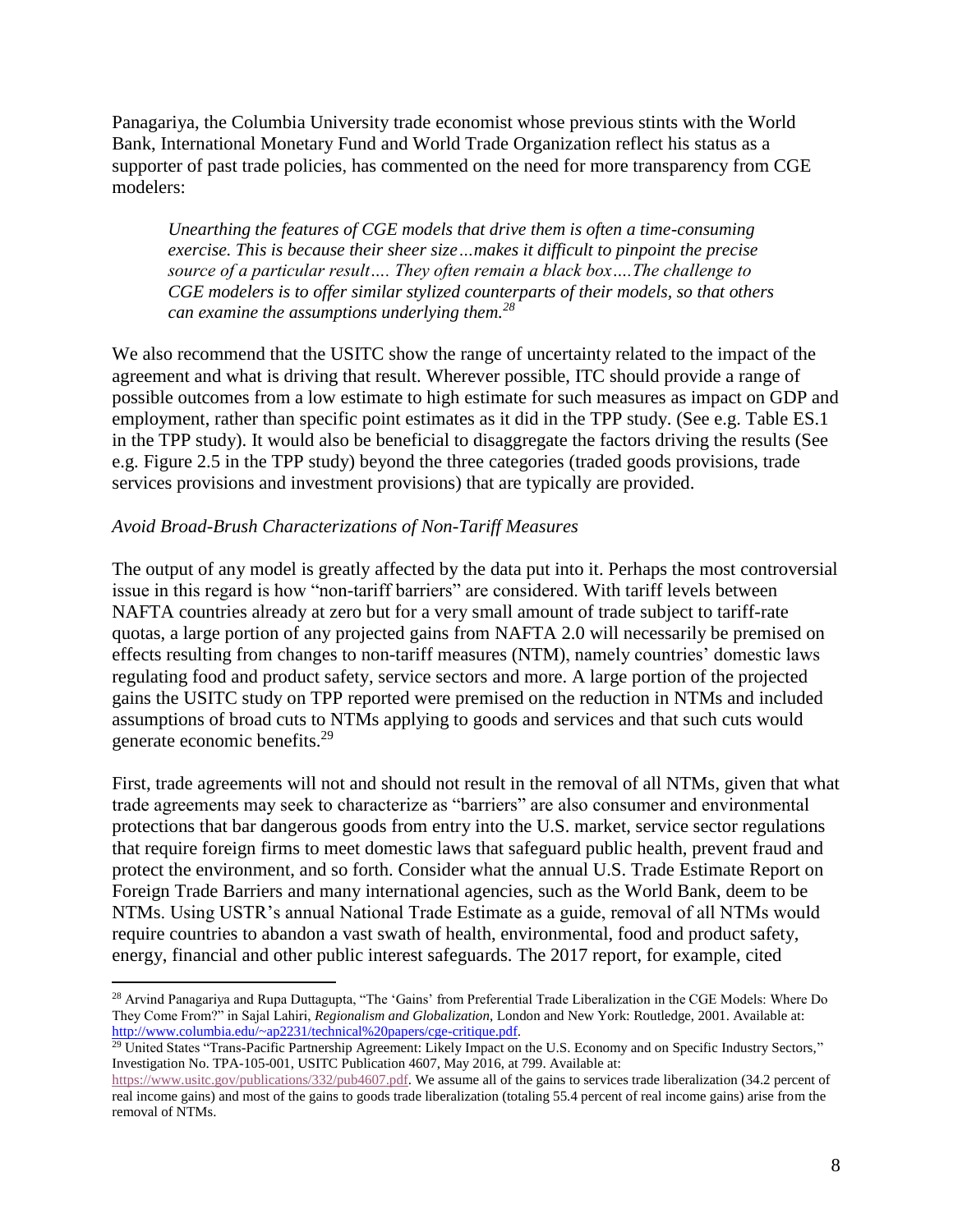regulations to promote breastfeeding as barriers to trade in breastmilk substitutes like infant formula and previous reports have listed other common, popular consumer and environmental policies similarly.

To provide a realistic assessment of the likely impact of any agreement, USITC must base its analysis on the reality that neither Congress nor the U.S. public would permit the elimination of the vast majority of non-tariff measures that could be construed as "barriers." Consider a 2009 study conducted for the European Commission by ECORYS Nederland BV on the Transatlantic Trade and Investment Partnership that concluded that it would be "realistic" to expect only 25 percent of NTMs to be eliminated or "converged" over time under a potential U.S.-EU deal. <sup>30</sup> And that was for two regions that had not been tied together in a regional trade agreement for 25 years the way that NAFTA countries have been integrated. For NAFTA countries, the share must be far less.

Given the reports of the U.S. trade advisory committees representing business interests were very supportive of the new NAFTA 2.0 Chapter 28 on "Good Regulatory Practices," which, for example, obligates countries to publish an annual list of anticipated new regulations and initiate retrospective review of existing regulations,  $31$  the USITC may be tempted to overestimate the impact of these provisions and those in Chapter 12 Sectoral Annexes and other chapters on NTMs.

Second, whatever the assumption about the extent of NTM elimination, in most CGE studies, individual NTMs are not evaluated rigorously for their impact on trade or the potential benefits or costs of their elimination. This is a fundamental flaw the USITC must not replicate.

Past CGE modeling of NTMs is premised on guesstimating some level of across-the-board cuts in NTMs based on rough evaluation of an agreement, and then on simply assuming that such cuts would facilitate trade. Yet, even this latter assumption is problematic. A 2014 study on this question by three U.S. and European trade economists called "Trade Restrictiveness Indices in Presence of Externalities: An Application to Non-Tariff Measures" found that NTMs actually *facilitate* trade in two in five product lines affected by NTMs.<sup>32</sup>

<sup>30</sup> Koen G. Berden, et al, "Non-Tariff Measures in EU-US Trade and Investment – An Economic Analysis," ECORYS Nederland BV, Dec. 11, 2009. Available at: http://trade.ec.europa.eu/doclib/docs/2009/december/tradoc\_145613.pdf.

 $31$  Industry Trade Advisory Group (ITAC)-3 for the chemicals and pharmaceutical industry called the chapter a "significant win." ITAC-14 (covering provisions relating to standards and technical trade barriers) called it a "new high-water mark for such commitments in trade agreements."

<sup>&</sup>quot;ITAC 3 Advisory Committee Report to the President, the Congress, and the United States Trade Representative on the Trade Agreement," Industry Trade Advisory Committee Chemicals, Pharmaceuticals, Health/Science Products and Services (ITAC 3), Sept. 25, 2018. Available at:

[https://ustr.gov/sites/default/files/files/agreements/FTA/AdvisoryCommitteeReports/ITAC%203%20REPORT%20-](https://ustr.gov/sites/default/files/files/agreements/FTA/AdvisoryCommitteeReports/ITAC%203%20REPORT%20-%20Chemicals%2C%20Pharmaceuticals%2C%20Health%20Science%20Products%20and%20Services.pdf) [%20Chemicals%2C%20Pharmaceuticals%2C%20Health%20Science%20Products%20and%20Services.pdf.](https://ustr.gov/sites/default/files/files/agreements/FTA/AdvisoryCommitteeReports/ITAC%203%20REPORT%20-%20Chemicals%2C%20Pharmaceuticals%2C%20Health%20Science%20Products%20and%20Services.pdf) "Advisory

Committee Report to the President, the Congress and the United States Trade Representative on The Trade Agreement with Mexico and potentially Canada," Industry Trade Advisory Committee Standards and Technical Trade Barriers (ITAC 14), Sept. 27, 2018. Available at:

[https://ustr.gov/sites/default/files/files/agreements/FTA/AdvisoryCommitteeReports/ITAC%2014%20REPORT%20-](https://ustr.gov/sites/default/files/files/agreements/FTA/AdvisoryCommitteeReports/ITAC%2014%20REPORT%20-%20Standards%20and%20Technical%20Trade%20Barriers.pdf) [%20Standards%20and%20Technical%20Trade%20Barriers.pdf](https://ustr.gov/sites/default/files/files/agreements/FTA/AdvisoryCommitteeReports/ITAC%2014%20REPORT%20-%20Standards%20and%20Technical%20Trade%20Barriers.pdf)

<sup>&</sup>lt;sup>32</sup> John Christopher Beghin, Anne-Célia Disdier and Stéphan Marette, "Trade Restrictiveness Indices in Presence of Externalities: An Application to Non-Tariff Measures," CESifo Working Paper No. 4968, Sept. 2014. Available at: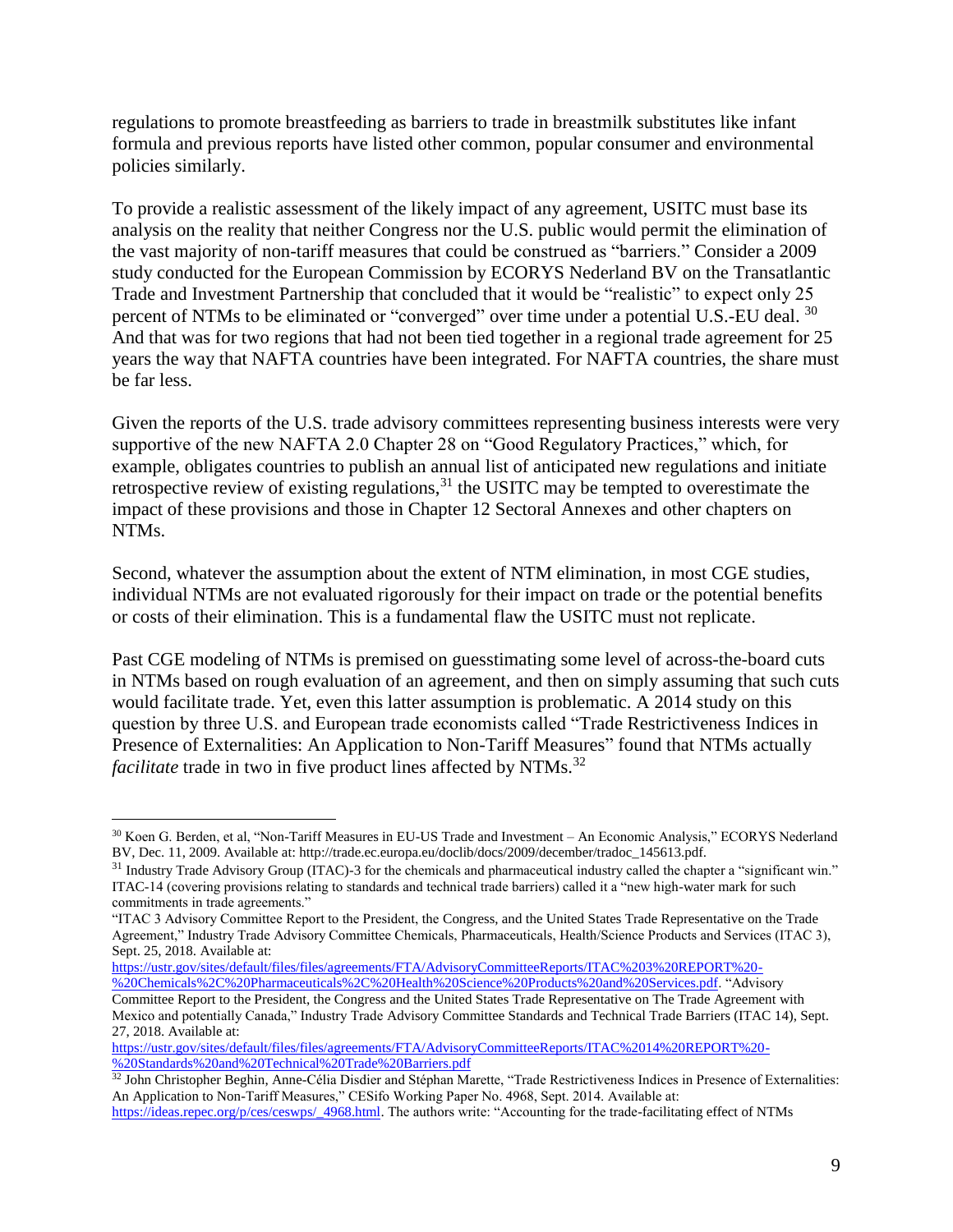This study highlights why the USITC cannot presume that elimination of NTMs will expand trade. Further, the USITC must consider that elimination of some NTMs would likely impose significant economic *costs* on U.S. consumers, workers and the environment in addition to the non-economic toll that would result from a degradation of health, safety, environmental, and other public interest standards. Consider only one example: the elimination of food safety protections that could result in greater incidence of food-borne illness in the United States. This would not only increase the medical costs of affected consumers but would also reduce their productivity levels and number of days at work, resulting in a negative impact on aggregate economic output. In calculating the prospective economic impacts of NTM convergence or elimination under a NAFTA 2.0, the USITC must incorporate risk-adjusted estimates of such economic costs alongside any estimated economic gains based on the specific NTMs assumed to be eliminated so as to produce a projection of the *net* impact of the deal.

USITC should also incorporate into its analysis of NAFTA's net impact the large *social* costs associated with the degradation of NTMs created to ensure food safety, financial stability, climate security, internet freedom, access to medicines and other public interest goals. A 2008 study by economists at the United Nations Conference on Trade and Development (UNCTAD) noted:

*Focusing only on the protection effects of [NTMs] is likely to cause the social benefits they might provide to be disregarded. This is important from a policy point of view, since the optimal liberalization policy for [NTMs] will often not – unlike for tariffs – be their elimination but rather their rationalization to the social-utility maximizing level; in other words, the desirable policy prescription is to minimize their cost-benefit ratio.<sup>33</sup>*

USITC should seek to quantify social costs that would result from dismantling NTMs, whether through willingness-to-pay or other appropriate methods, adding the sums to the economic costs discussed above to tabulate a projected net impact of the NAFTA 2.0 deal.

Finally, an additional judgment call comes into play as to how to incorporate NTM cuts into the model. NTM cuts introduced into the model as "technical changes" yield a greater impact on trade flows than do NTM cuts introduced as "tariff equivalents," or a drop in the price of imports.<sup>34</sup> Consider the USITC TPP assessment: How the USITC arrived at one percent acrossthe-board efficiency gains from the removal of NTMs on goods is not explained in the report, but rather is simply stated as a fact.

Given the very simplistic manner in which CGE modeling treats NTMs and the manifold assumptions required, USITC should seek alternatives to a CGE model in investigating the likely

significantly reduces previous measures of countries' trade policy restrictiveness obtained while constraining these NTMs to be trade reducing."

<sup>&</sup>lt;sup>33</sup> Marco Fugazza and Jean-Christophe Maur, "Non-Tariff Barriers in Computable General Equilibrium Modeling," U.N. Conference on Trade and Development, Policy Issues in International Trade and Commodities: Study Series No. 38, 2008. Available at[: http://unctad.org/en/Docs/itcdtab39\\_en.pdf.](http://unctad.org/en/Docs/itcdtab39_en.pdf) 

<sup>&</sup>lt;sup>34</sup> See John Gilbert, "Non-Tariff Measures in CGE Models: A Review of Some Recent Results," WTO/ESCAP 12<sup>th</sup> ARTNeT Capacity Building Workshop for Trade Research Presentation, Dec. 2016. Available at: